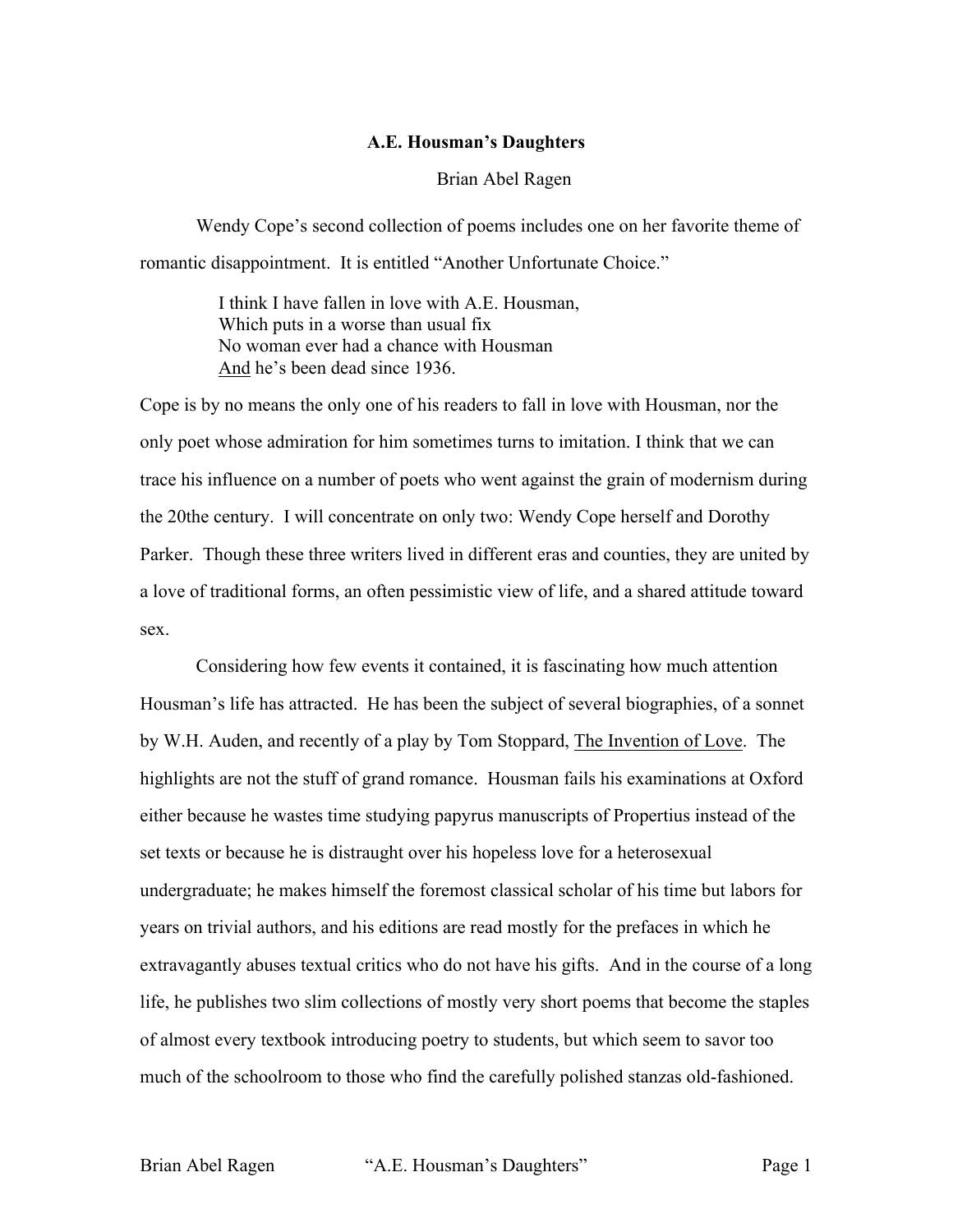What would heterosexual women writing in the 1930's and 1990's find attractive about such a figure? I would suggest that what drew each to the author of A Shropshire Lad was an attitude about both poetic form and love that is at odds with the dominant currents of  $20<sup>th</sup>$ -century poetry in English.

I am not saying that either adopts Housman's characteristic forms in their entirety. Rather, both Parker and Cope develop a poetic art that depends on the sort of formal techniques of which Housman was a master. Housman himself was probably most deeply influenced by the poets of the Greek Anthology, which are more often than not epigrams and epitaphs. Surely among the poems we all remember are "To An Athlete Dying Young" and "Epitaph on a an Army of Mercenaries." Housman's formal perfection is often lapidary: it is the sort of "last word" that could be cut into marble, at least metaphorically, and placed over a dead solider or a dead affection.

Parker and Cope also write many epigrams and epitaphs, but their purpose is not usually memorialization or the wistful meditation on the transitory nature of existence. Instead, their devotion to the form and to the metrical and rhyming disciplines that go with it springs from their devotion to another kind of writing that was neglected during the heyday of modernism: light verse or comic verse more generally. As John Hollander has pointed out, the lapidary diction of Housman is what stands behind many of Parker's works. She mixes the wistful talk of lads and leas with current slang and topical references, and the closing line is more often a joke than a cosmic irony.

But both younger poets take something from Housman besides a form. And that is an attitude toward life, one that might best be called stoic. I know the idea of stoicism in poetry may make the one think of something like Addison's Cato, an intensely moral tragedy, and not of poems about vanished love and vanished youth. But Stoicism is not, in fact, a system that is built on the denial of emotion. It is built on the idea that each person remains responsible for himself in the face of whatever blows fate will deal him. The agent always has, if nothing else, the option of suicide—and one of the things that

Brian Abel Ragen "A.E. Housman's Daughters" Page 2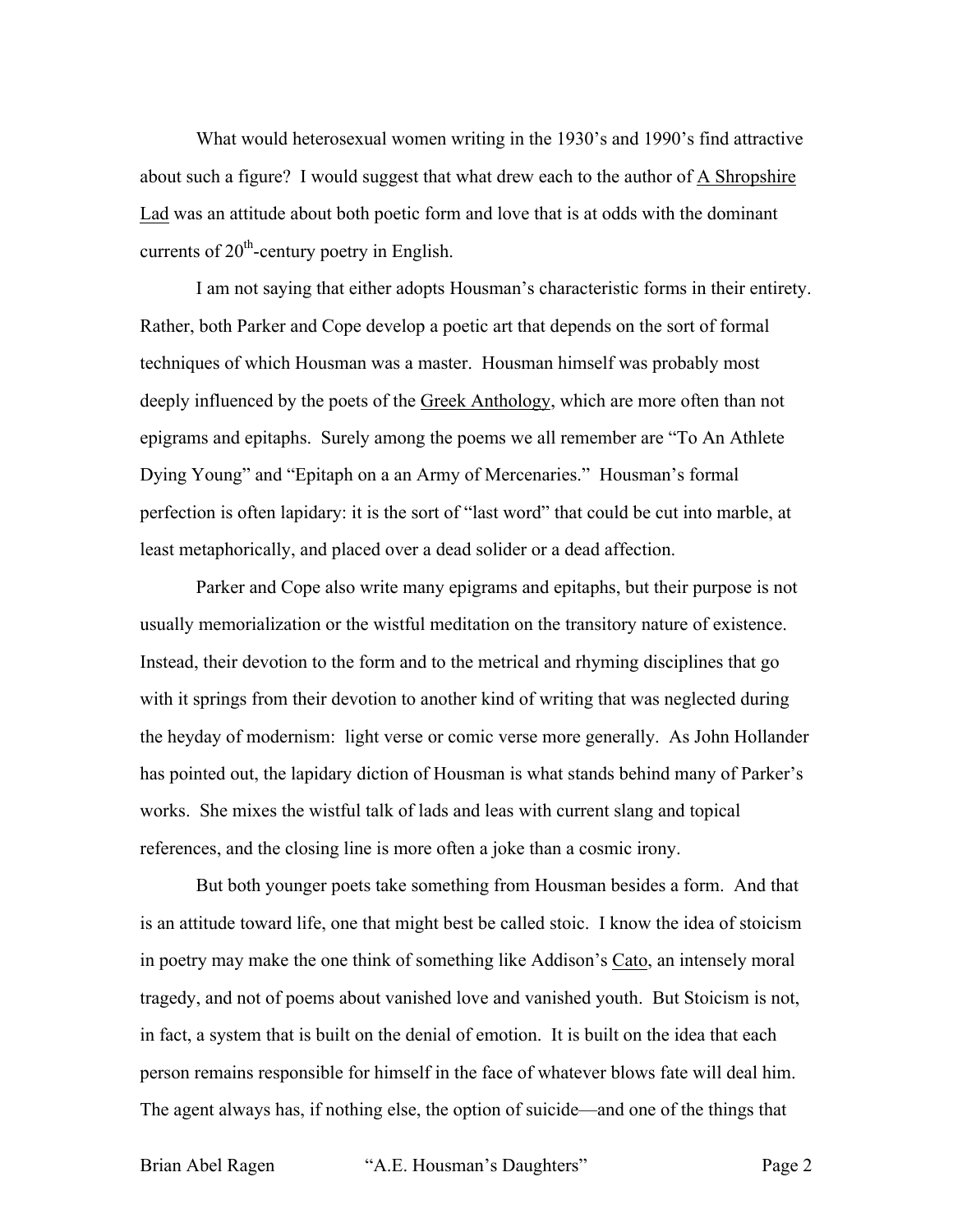Housman and Parker share is a love of poems devoted to contemplating self-destruction in an un-romantic way. After all, Parker's conclusion, after considering the drawbacks of all the popular methods "Razors pain you;/ Rivers are damp; / Acids stain you; / And drugs cause cramp" is, "you might as well live." In verse, the attitude leads one to lament, but not to whine, perhaps to protest, but never to pout.

That is the attitude toward life that informs Housman's, Parker's, and Cope's love poems. The idea of stoic love poetry may seem contradictory, but I would suggest that such a view is found not just in these three poets, but also is the lyrics of American "Standards" by writers such as Lorenz Hart. The view is not that of the "Confessional" poets of both sexes who discussed their romantic and sexual experiences during much of the twentieth century. I will try not to generalize too much about that tradition, but one thing that can be fairly said of it is that its practitioners write intensely personal narratives of or meditations on their own romantic and sexual experience. And they create their own forms in which to do it—though those forms often tend to be exactly the sort of free verse favored by each decade. Every thrill and every disappointment is presented as a surprise. (And the thoughts of suicide suggest less, "there is always one option that remains to us in this fated world," but instead either "I'll do it if I don't get my way" or "No one has suffered as I do.") Adopting the rhetoric of the confessional or the couch, they seek to give us a glimpse of their own psyches, which, being unique, are terribly important.

Our stoic love poets do not assume that their experiences are unique. Rather, they assume that they are the common lot of all humanity. Think of one of the Housman's poems most favored by the schoolteachers:

> When I was one-and twenty I heard a wise man say, 'Give crowns and pounds and guineas But not your heart away; Give pearls away and rubies But keep your fancy free.'

Brian Abel Ragen "A.E. Housman's Daughters" Page 3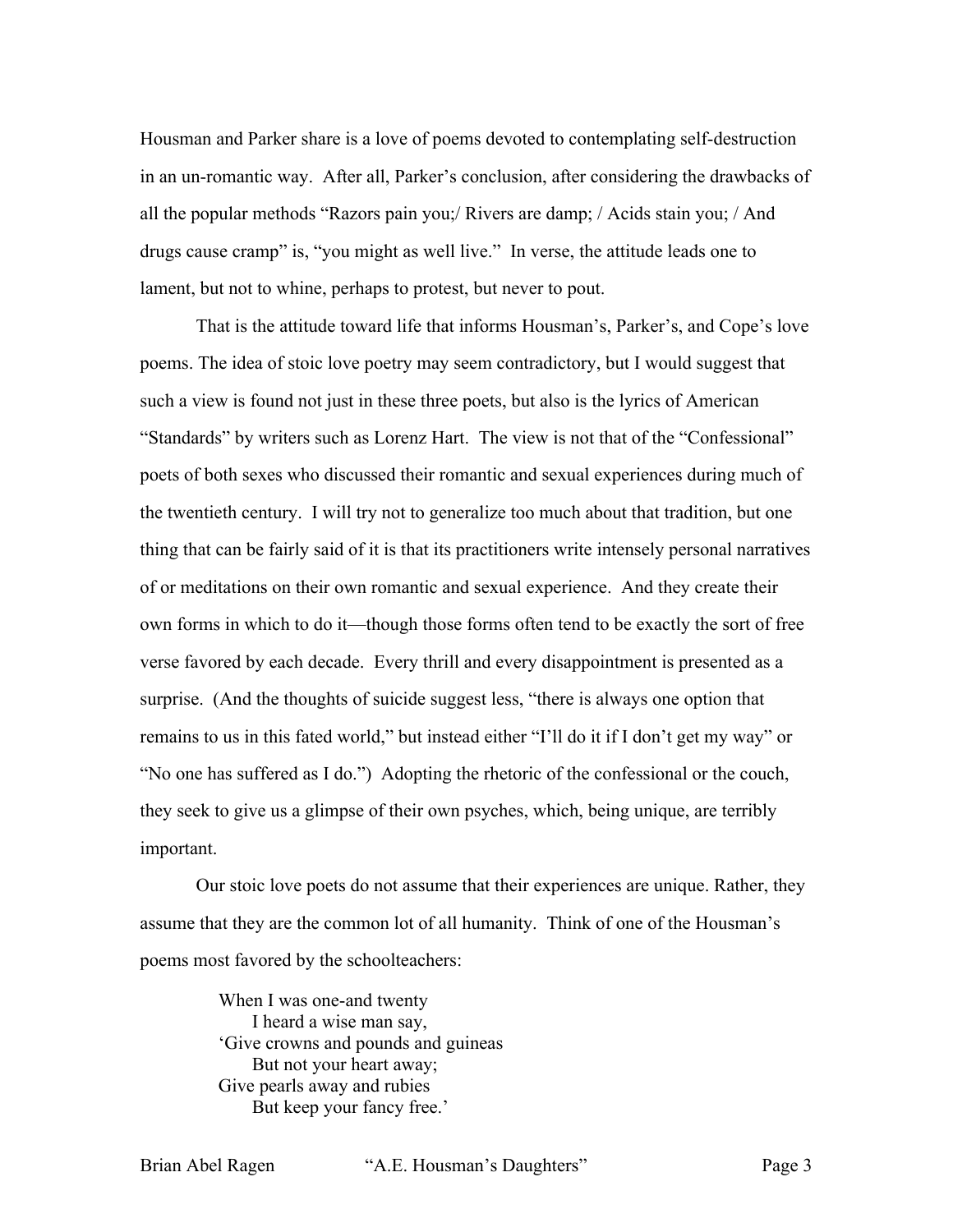But I was one-and-twenty, No use to talk to me. When I was one-and-twenty I heard him say again 'The heart out of the bosom Was never given in vain; 'Tis paid with sighs a plenty And sold for endless rue.' And I am two-and-twenty, And oh, 'tis true, 'tis true.

Here is Parker's version of the discovery that even when it comes to love, as Dr. Johnson

put it, "The Doom of Nature is not stayed for you." Her poem is called, "The False

Friends."

They laid their hands upon my head, They stroked my cheek and brow; And time could heal a hurt, they said, And time could dim a vow.

And they were pitiful and mild Who whispered to me then, "The heart that breaks in April, child, Will mend in May again."

Oh, many a mended heart they knew; So old they were, and wise. And little did they have to do To come to me with lies!

Who flings me silly talk of May Shall meet a bitter soul; For June was nearly spent away Before my heart was whole.

It is, of course, characteristic of Parker that she writes not about the inevitability of heartbreak but about the perhaps still more troubling inevitability of getting over it. But both poets recognize that even in love, even in the feeling that seems so intensely personal, the same forces play in all of us, and the same sad stories will be reenacted over and over again. Housman, of course, also describes the waning of love, and not just in those poems where a speaker from beyond the grave contemplates his old lover's new happiness, but also in poems such as,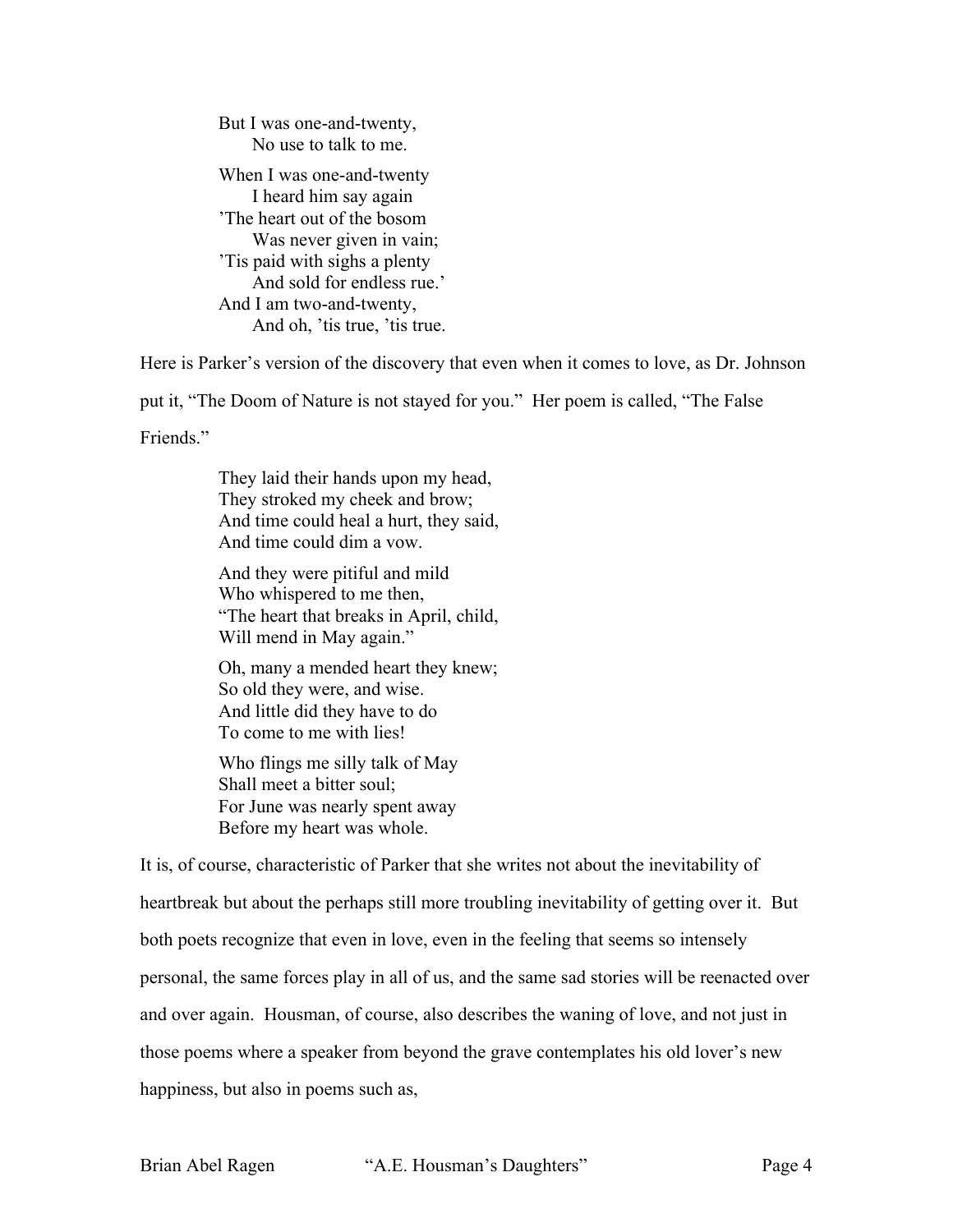Oh, when I was in love with you Then I was clean and brave, And miles around the wonder grew How well I did behave. And now the fancy passes by, And nothing will remain, And miles around they'll say that I Am quite myself again.

Wendy Cope is just as insistent on the transitory nature of love. For example, here is her poem "The Aerial," which in its matter-of-factness will not remind you of other Ariel

poems.

The aerial on this radio broke A long, long time ago, When you were just a name to me Someone I didn't know.

The man before the man before Had not yet set his cap, The day a clumsy gesture caused The narrow rod to snap.

Love came along. Love came along. Then you. And now it's ended. Tomorrow I shall tidy up And get the radio mended.

Here love is transitory, but life goes on. That, of course, is a message Housman's

speakers also often share. The often-anthologized "The Chestnut Casts Its Flambeaux"

ends with these lines:

The troubles of our proud and angry dust Are from eternity, and shall not fail. Bear them we can, and if we can we must. Shoulder the sky, my lad, and drink your ale.

Cope gives not too different advice in "Some More Light Verse," which has two

recurring phrases: "And nothing works. The outlook's grim," and "You have to try,"

which is the phrase that begins and ends the poem.

You have to try. You see a shrink. You learn a lot. You read. You think. You struggle to improve your looks.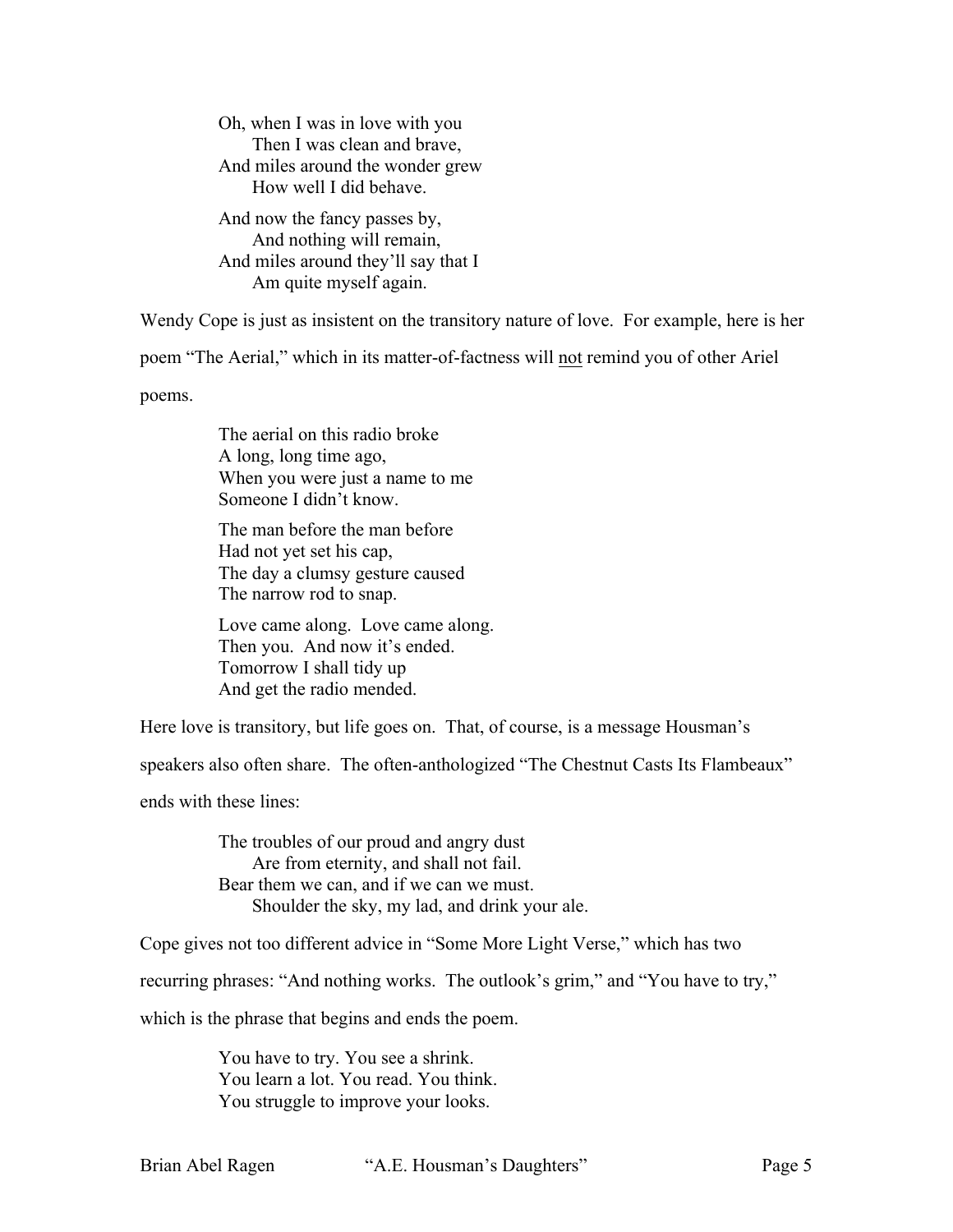You meet some men. You write some books. You eat good food. You give up junk. You do not smoke. You don't get drunk. You take up yoga, walk, and swim. You don't know what to do. You cry. You're running out of things to try.

You blow your nose. You see the shrink. You walk. You give up food and drink. You fall in love. You make a plan. You struggle to improve your man. And nothing works. The outlook's grim. You go to yoga, cry, and swim. You eat and drink. You give up looks. You struggle to improve your books. You cannot see the point. You sigh. You do not smoke. You have to try.

I wish I had time to discuss more correspondences between these poets, but since time is short, I'll mention only one. Consider how Housman and Parker deal with the idea of the distant soldier. He is an openly romantic object to Parker, who writes her last published poem as a dedication to her husband in 1941. Many assume the soldier is, covertly, a romantic object to Housman, as well. (That there was a great deal of homoerotic sentiment in many poems about the troops will not seem a new idea to anyone who remembers the discussions of "Soldier Boys" in Paul Fussell's The Great War and Modern Memory.) Housman's speaker meets his solider anonymously:

> The street sounds to the soldiers' tread And out we troop to see: And a single redcoat turns his head, He turns and looks at me.

My man, from sky to sky's so far, We never crossed before; Such leagues apart the world's ends are, We're like to meet no more;

What thought at heart have you and I We cannot stop to tell, But dead or living, drunk or dry, Solider, I wish you well.

Parker's speaker does not name her soldier, but the entire poem is about intimacies and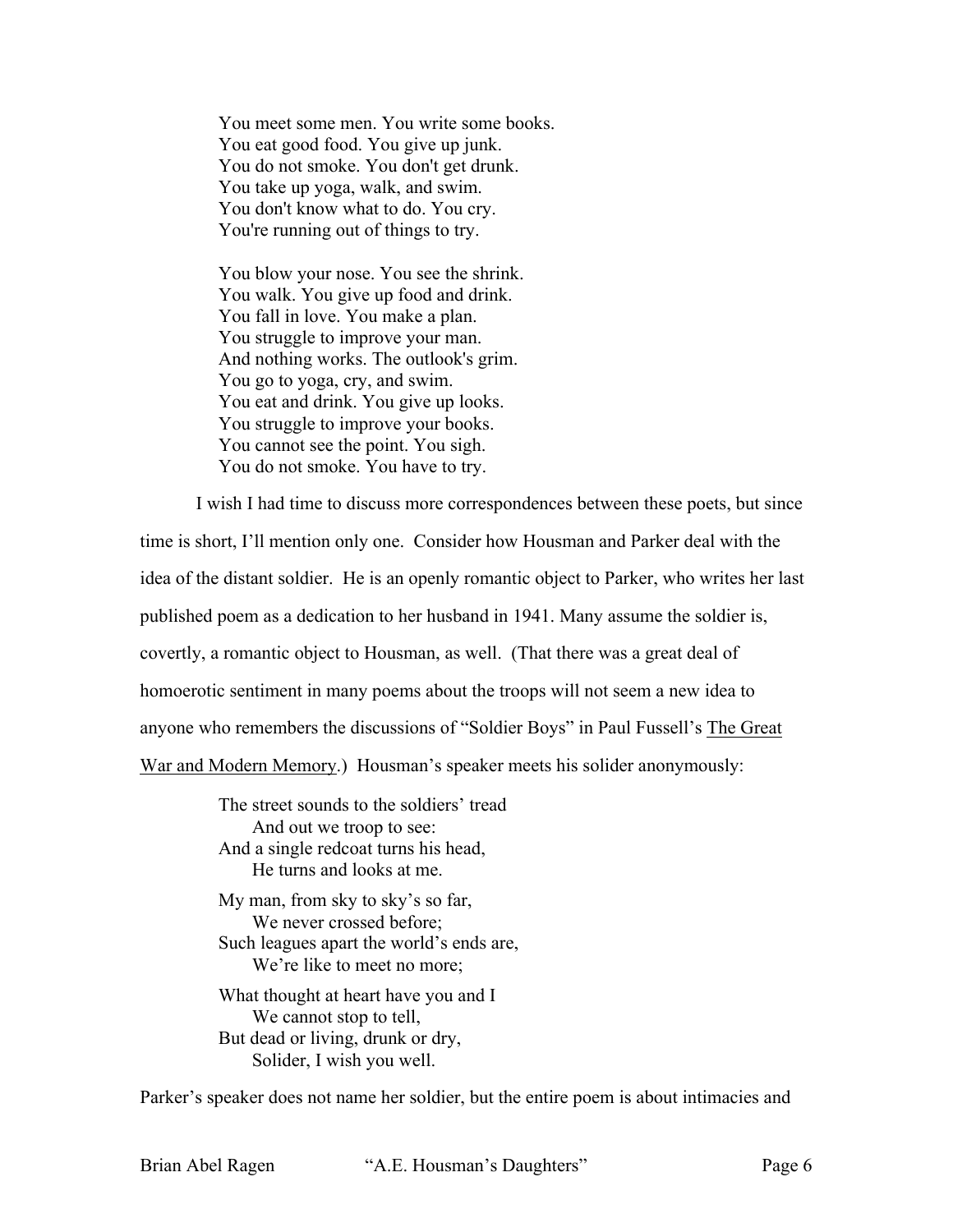## identities.

Soldier, in a curious land All across the swaying sea Take her smile and lift her hand— Have no guilt of me.

. . . . . . . . . . . . . . . .

Only, for the nights that were, Soldier, and the dawns that came, When in sleep you turn to her, Call her by my name.

Neither poet expects fate to bring either union or fidelity. One can take comfort in vague solidarity, the other in the pleasure of spite, but both know that things will be as they will be.

Beyond their shared view of fate—their assumption that disappointment is the common lot of mankind, but that "you have to try"—why would female poets of both the 1930's and the 1990's feel attracted to Housman? I cannot help wondering if women moving in the circles Parker and Cope did may have felt a greater kinship with the male homosexuals of the 1890's than with poets of either sex who played out the traditional sex roles in other periods.

If anything was almost certain about a man becoming romantically or sexually involved with another man in the 1890's, it was that the relationship would not have a traditional happy ending and that it would be transitory. It was thus very different from that posited by traditional love poetry, written by men or women, where the one great passion leading to a socially-sanctioned union is the paradigm to be either fulfilled or, equally significantly, played against. In our day--and in the world in which Parker moved in the 30's, where a variety of sexual partners was at least as common as it is now--that paradigm is no longer one to be assumed even for heterosexuals. Therefore, the sort of love poetry that treats happy permanent union as the expected end or isolation and heartbreak as the tragic exception no longer makes sense. (To use examples from